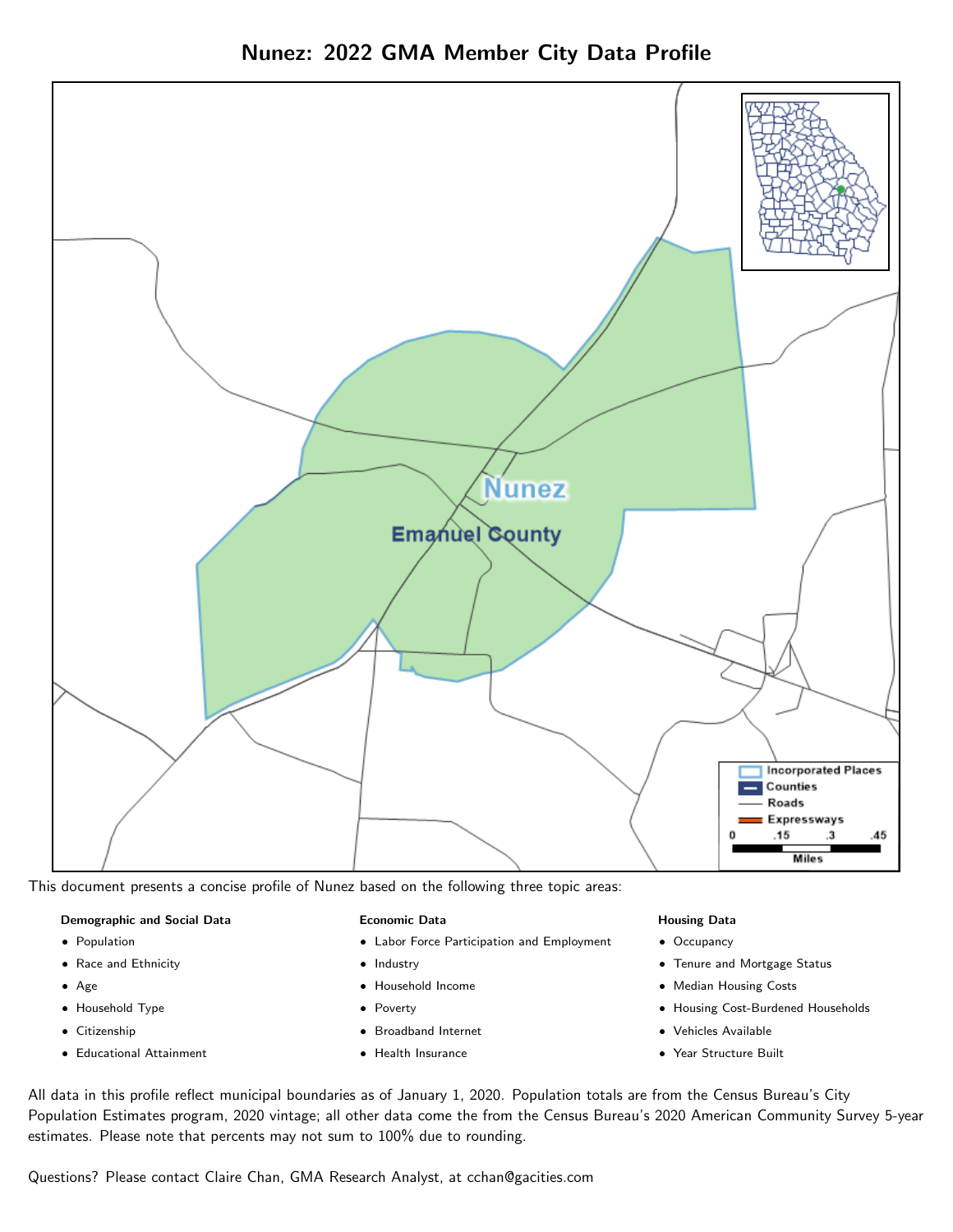# Nunez: Demographic and Social





16% 14% 12% 10% 8% 6% 4% 2% 0% 2% 4% 6% 8% 10% 12% 14% 16%

# **Citizenship**

Age

|  | <b>Native Born</b><br>100% |  |  |
|--|----------------------------|--|--|
|  |                            |  |  |

Race and Ethnicity



Source: U.S. Census Bureau, City Population Estimates, 2020 vintage Source: American Community Survey, 2020 5-year estimates, table B03002

## Household Type



Source: American Community Survey, 2020 5-year estimates, table B01001 Source: American Community Survey, 2020 5-year estimates, table B11001

#### Educational Attainment



Source: American Community Survey, 2020 5-year estimates, table B05002 Source: American Community Survey, 2020 5-year estimates, table B15002

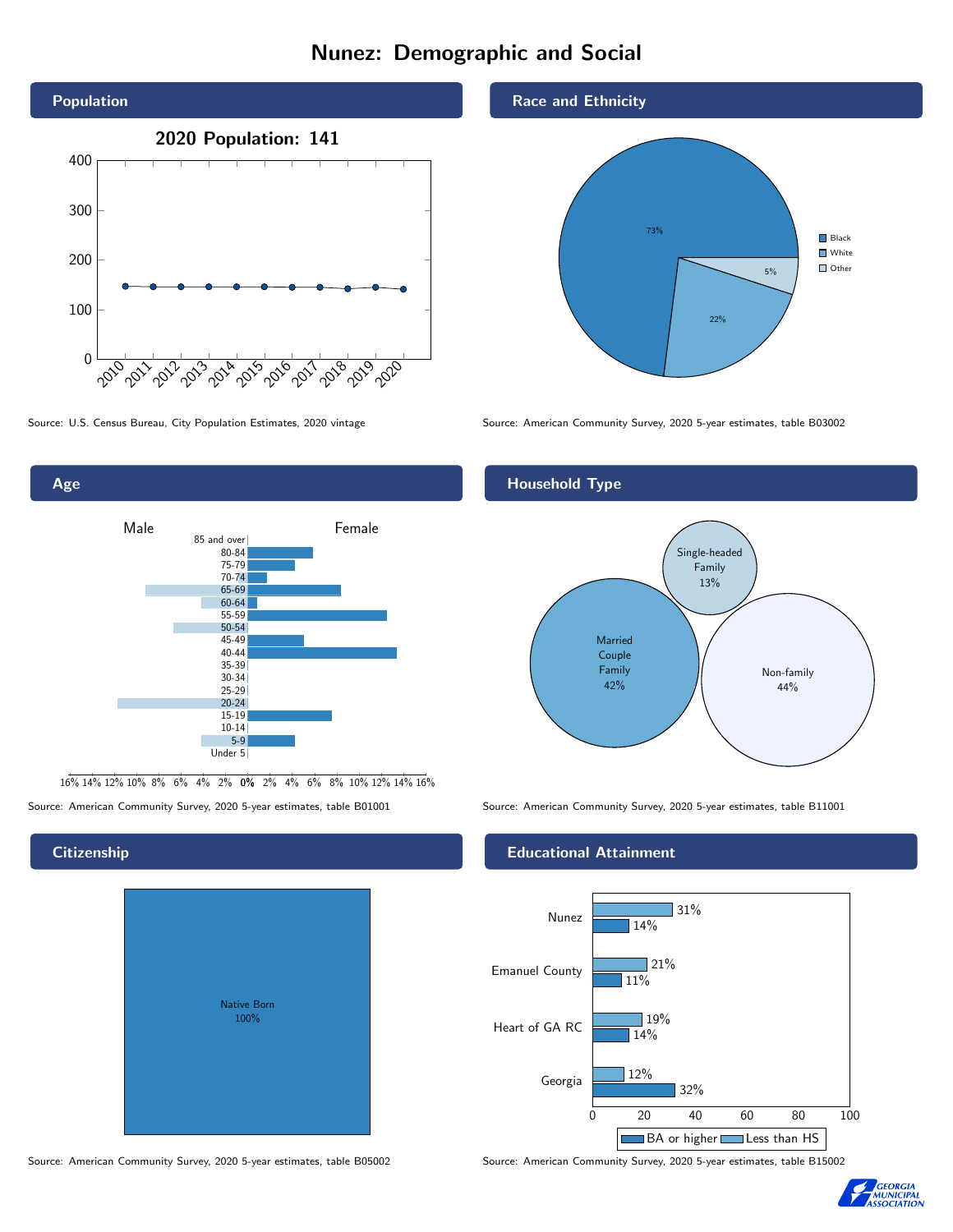# Nunez: Economic



Source: American Community Survey, 2020 5-year estimates, table B23001 Note: Unemployment rate is based upon the civilian labor force.



Source: American Community Survey, 2020 5-year estimates, tables B19013 and B19025 Source: American Community Survey, 2020 5-year estimates, table B17010

Broadband Internet No 44% Yes 56%

Industry

| Agriculture, forestry, fishing and hunting, and mining      |       |  |  |
|-------------------------------------------------------------|-------|--|--|
| Construction                                                | 9%    |  |  |
| Manufacturing                                               | 24%   |  |  |
| <b>Wholesale Trade</b>                                      | $0\%$ |  |  |
| Retail Trade                                                | 9%    |  |  |
| Transportation and warehousing, and utilities               |       |  |  |
| Information                                                 | $0\%$ |  |  |
| Finance and insurance, real estate, rental, leasing         |       |  |  |
| Professional, scientific, mgt, administrative, waste mgt    |       |  |  |
| Educational services, and health care and social assistance |       |  |  |
| Arts, entertainment, recreation, accommodation, food        |       |  |  |
| service                                                     |       |  |  |
| Other services, except public administration                |       |  |  |
| Public administration                                       |       |  |  |

Source: American Community Survey, 2020 5-year estimates, table C24030

## Poverty



# **Health Insurance**



Source: American Community Survey, 2020 5-year estimates, table B28002 Source: American Community Survey, 2020 5-year estimates, table B18135